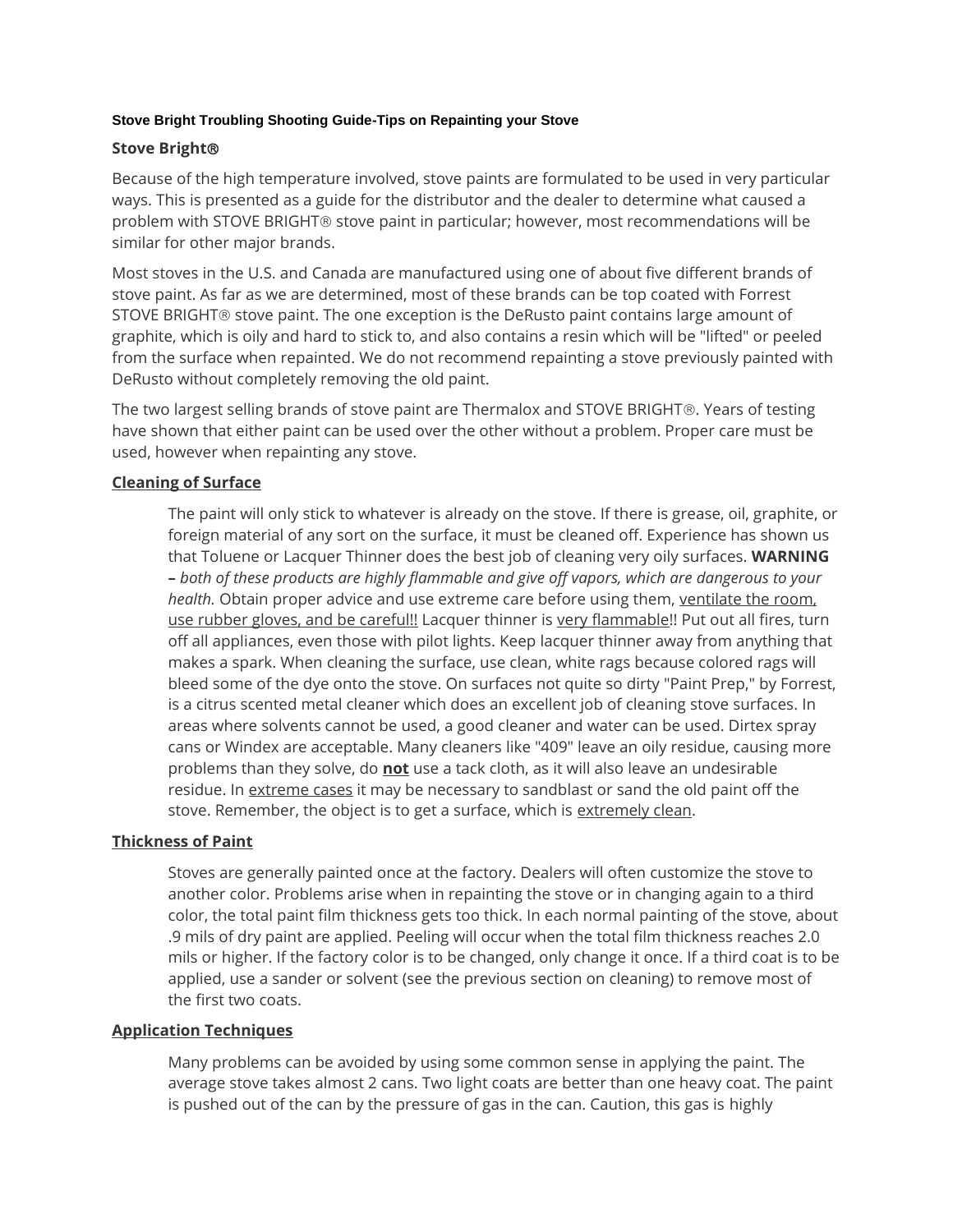flammable, a close relative of natural gas, and should be kept away from any spark or open flame. Use only in a well-ventilated area. The can is designed to work at room temperature. If the can is cold from being left in a storeroom or a truck at night, heat it up to 70-80ºF before using. A couple of minutes under hot water faucet will usually do it. Do not get the can hotter than you can hold comfortably. A cold can will sometimes "spit".

There is a marble in the can, which is there to stir up the paint before applying. Unless the paint is stirred by shaking the can thoroughly, the paint will be non-uniform. Shake the can for at least two minutes after you hear the marble rattling around. This will insure a better paint job. This is critical when using some of the lighter colors, especially Almond. The Almond and Sand have more pigment in them than the other colors. If the Almond is not shaken well, there is more pigment and less resin on the surface than intended. This will cause the Almond to peel. The Almond or Sand which has not been shaken well appears flatter in appearance and rougher than the other STOVE BRIGHT<sup>®</sup> colors. So, shake Almond and lighter colors, like Sand, for a least two minutes. Paint should be sprayed from about 12 inches; too close and the paint will pool and run – too far and the paint will "dry spray" and appear textured.

#### **Plugged Spray Tips**

Inside the spray can there is a plastic tube which goes to the bottom of the can. The paint is then drawn into the bottom of the tube from the bottom of the can. If, in storage, any material separated in the tube, it could be slightly different from the standard paint. When first spraying an aerosol can, it is essential to spray one or two seconds onto a non-critical surface like a newspaper. This clears out the tube. Make sure your finger is not extending over the front of the nozzle. If it does, paint will collect on the tip of your finger and spit onto the stove, causing spots. "Can Guns" are available at most paint and hardware stores to depress the nozzle using a trigger. This will prevent the finger problem.

After using a spray can partially and if you intend to keep the remainder, turn it upside sown and spray until colored material no longer comes out of the can. By turning the can upside down, the paint is discharged from the tube because the tube has been removed from the paint.

#### **Curing the Paint**

Most high temperature paints operate in the same way. They use a resin which dries at room temperature, giving the paint the initial properties seen on an un-used stove. Then, when the stove is burned, this air-dry resin burns away. At the same time, the silicon resin (silicone gives the paint it's high heat resistance) in the paint will not cure until it is heated to high temperatures. This occurs at about the same time the air-dry resin is burning. We have found that this "transition" takes place at about 475ºF.

It takes 3 burns in the stove to cure the paint with heat. The first 2 should be at about 250ºF for 20 minutes each. The 3<sup>rd</sup> burn should be at 450°F for 45 minutes. Do not burn at full heat, 900ºF or more, for the first burn, as it will shock the paint. At the time of the first burn there will be a ring on the top of the stove. Within this ring the sir-dry resin will have burned away, and the silicon resin has cured. Outside this ring the silicon resin is still uncured, and the airdry resin is still there. On the ring, however, you will notice that the paint is soft- - even wet. Do not touch the paint with anything (like a teakettle or trivet) while it is curing. This is where the transition happens. After the stove has been burned about three times, the entire